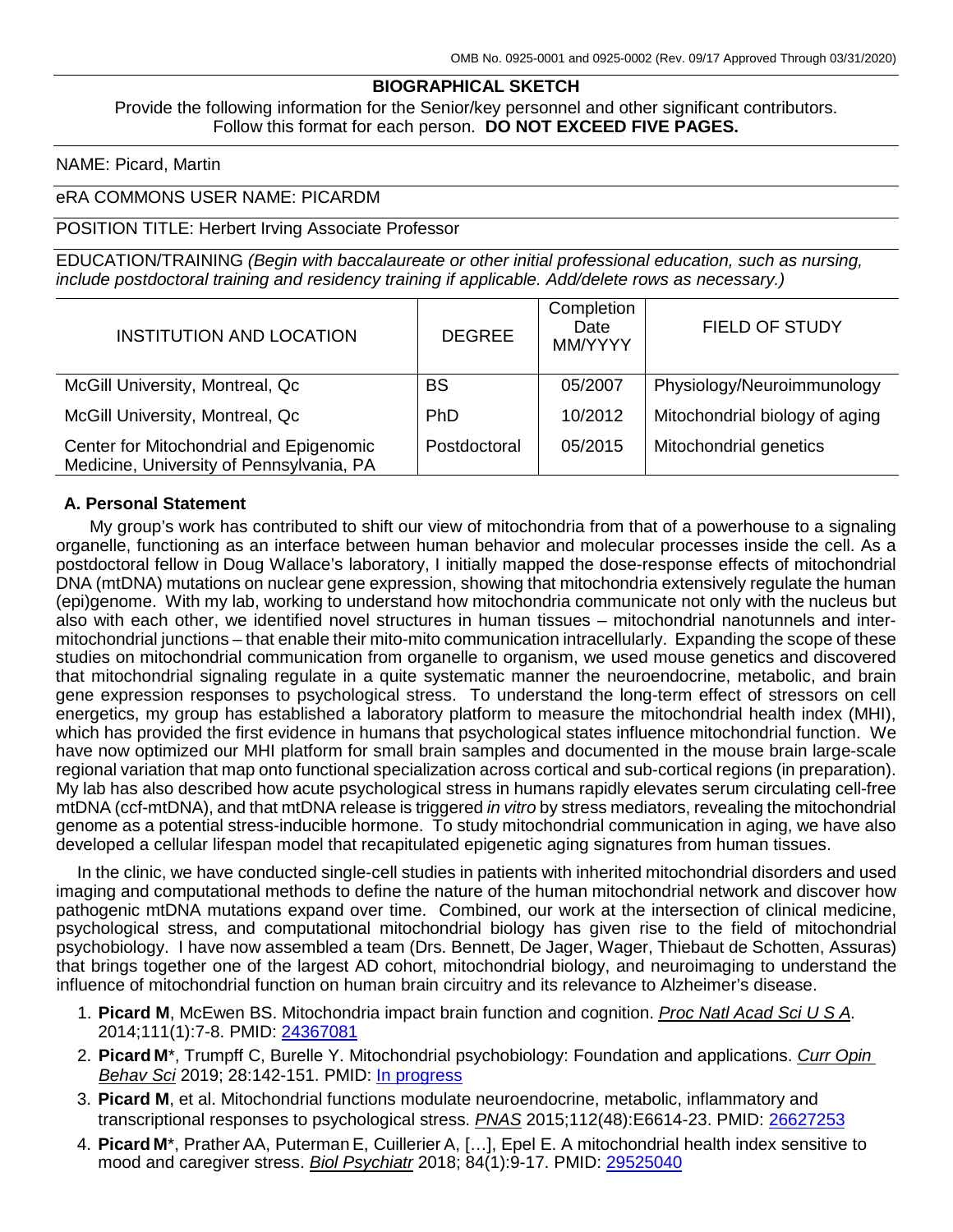## **B. Positions and Honors**

# **Positions and Employment**

- 01-03/2013 Visiting scholar, Novo Nordisk Foundation Center for Basic Metabolic Research-Epigenetics Laboratory, Copenhagen University, Copenhagen
- 2015 2018 Assistant Professor, Columbia University Irving Medical Center, York NY
- 2015 Visiting scholar, Wellcome Centre for Mitochondrial Research, Institute of Neuroscience, Newcastle University School of Medicine, Newcastle UK
- 2018 Affiliate member, Zuckerman Mind Brain Behavior Institute, Columbia University
- 2019 Herbert Irving Associate Professor, Columbia University Irving Medical Center, Departments of Psychiatry and Neurology, Division of Behavioral Medicine, New York NY

## **Other Experience and Professional Memberships**

- 2004 2012 Member, Respiratory and Epidemiology Clinical Research Unit, McGill University, Canada
- 2009 2012 Member, Neuromuscular Research Group, Montreal Neurological Institute, McGill University
- 2009 2012 Fellow, Psychosocial Oncology Training Program, CIHR and McGill University
- 2010 2012 Fellow, Systems Biology Training Program, CIHR and McGill University
- 2010 Peer reviewer: Aging Cell; Am J Physiol Cell Physiol; Am J Physiol Endocrinol Metab; Am J Physiol Reg Integr Compar Physiol; Anesthesiology; Appl Physiol Nutr Metab; Bioessays; Biochem J; Biol Psychiatr; Biology; BBA Biomembranes; BBA Mol Basis Dis; Brain Behav Immun; Chromosome Res; Circ Res; Clin Sci; EBiomed; Exper Gerontol; J Appl Physiol; J Bioeng Biomed Sci; J Clin Med Res; J Physiol; Microsc Microanal; Mitochondrion; Mol Psychiatr; Nat Commun; Neurosci Biobehav Rev; Plos One; Psychosom Med; Psychoneuroendocrinol; PNAS; Sci Rep; Stress
- 2011 Member, American Physiological Society
- 2011 Member, American Psychosomatic Society
- 2013 External reviewer: Danish Council for Medical Sciences; National Science Center of Poland
- 2014 Conference review committee, American Psychosomatic Society
- 2014 Member, International Society of Psychoneuroendocrinology
- 2016 Co-Chair, Columbia University Seminars (USEM) on the Future of Aging Research
- 2017 Fellow, Columbia University Aging Center Research

Honors (selected)

- 2006 Alvin Shrier Physiology Scholarship, McGill University, Department of Physiology
- 2007 Undergraduate Summer Research Award, National Science and Engineering Research Council (NSERC) of Canada
- 2008 Alexander Graham Bell Canada Graduate Scholarship (Masters), NSERC of Canada 2008 Masters Training Scholarship, Fonds de Recherche en Santé du Québec
- 2008 Graduate Fellowship (declined), McGill University Health Center Research Institute
- 2009 Alexander Graham Bell Canada Graduate Scholarship (Doctoral), NSERC of Canada
- 2009 McGill Provost's Graduate Fellowship, McGill University
- 2009 Master's Research Excellence Award, McGill University
- 2011 EGSS Doctoral Award for Research and Professional Excellence, McGill University
- 2011 Age+ Prize, Canadian Institute of Health Research
- 2011 David L. Montgomery Award for Leadership and Excellence, McGill University
- 2011 Prix Acfas Desjardins 2011 (Doctoral, All disciplines), Association Francophone Pour le Savoir
- 2012 Journal of Cell Science Traveling Fellowship, Journal of Cell Science (London)
- 2012 Michael Smith Foreign Study Supplement, NSERC of Canada
- 2013 Caroline Tum Suden Professional Opportunity Award, American Physiological Society
- 2013 Young Investigator Colloquium Award, American Psychosomatic Society
- 2017 Herbert Irving Named Professorship, Columbia Irving Institute
- 2017 Frontiers in PNI lecturer, Psychoneuroimmunology Research Society (PNIRS)
- 2019 Neal E Miller New Investigator Award, Academy of Behavioral Medicine Research (ABMR)
- 2019 Rising Stars Lecture, NIH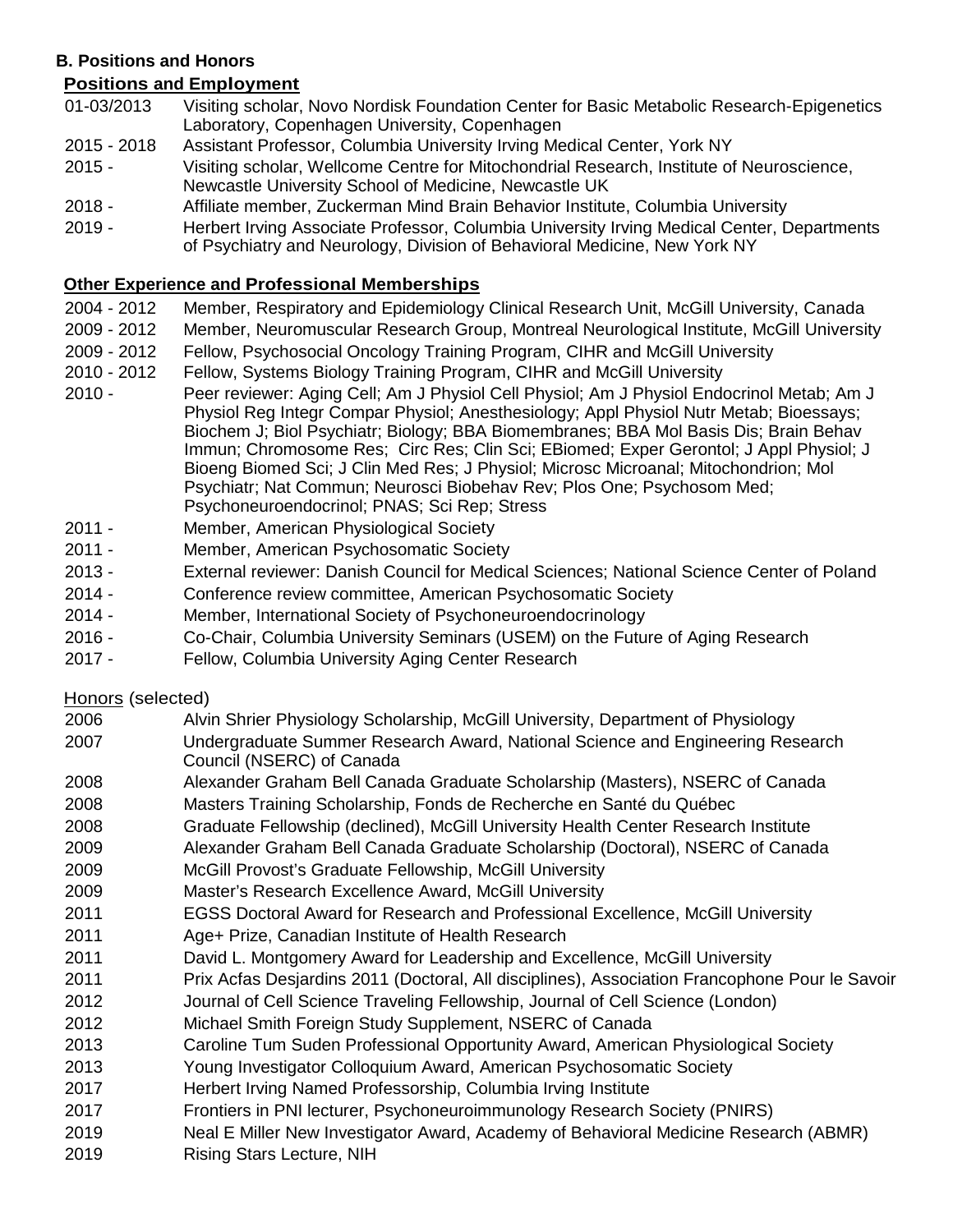## **C. Contribution to Science**

- **1.** MITOCHONDRIAL ALLOSTATIC LOAD. Integrating our clinical and pre-clinical findings in the context of the allostatic load "wear-and-tear" model of chronic stress, I formulated with my mentor Bruce McEwen the concept of Mitochondrial Allostatic Load (MAL). MAL refers to the structural, functional and molecular changes that occur within mitochondria in response to prolonged stress, leading to transcriptional dysregulation, cellular dysfunction, and systemic disease. I first began testing this model by working with unique mouse strains which harbor targeted molecular defects in energy production and mitochondrial redox-regulating enzymes. As predicted by the MAL model, abnormal mitochondrial function regulates transcriptional and systemic stress responses, including the major neuroendocrine systems such as the hypothalamic-pituitary-adrenal (HPA) and sympathetic adrenal- medullary (SAM) axes, metabolic, and inflammatory changes linked to human disease. My lab has also developed the mitochondrial health index (MHI) platform, which has sufficient sensitivity and throughout to profile mitochondrial health in frozen blood cells. We have used this approach to produce the first evidence that positive mood influence mitochondria within days. This line of work places my group in a unique position to make a substantial contribution to the field of stress pathophysiology by rigorously addressing the contribution of mitochondrial energetics in stress regulation and the brain-body axis.
	- a. **Picard M**\*, Juster RP, McEwen BS. Mitochondrial allostatic load puts the 'gluc' back in glucocorticoids. *Nat Rev Endocrinol*. 2014;10(5):303-10. PMID: [24663223](http://www.ncbi.nlm.nih.gov/pubmed/24663223/)
	- b. **Picard M**, McManus MJ, Gray J, Nasca C, Moffat C, Kopinsky P, Seifert E, McEwen BS, Wallace DC. Mitochondrial functions modulate neuroendocrine, metabolic, inflammatory and transcriptional responses to psychological stress. *PNAS* 2015;112(48):E6614-23. PMID: [26627253](http://www.ncbi.nlm.nih.gov/pubmed/?term=26627253)
	- c. **Picard M\***, Prather AA, PutermanE, Cuillerier A, […], Epel E. A mitochondrial health index sensitive to mood and caregiver stress. *Biol Psychiatr* 2018; 84(1):9-17 PMID: [29525040](https://www.ncbi.nlm.nih.gov/pubmed/29525040)
	- d. **Picard M**\*, McEwen BS. Psychological stress and mitochondria: A Systematic review (Part I) PMID: [29389736](https://www.ncbi.nlm.nih.gov/pubmed/29389736) / A Conceptual Framework (Part II) PMID: [29389735.](https://www.ncbi.nlm.nih.gov/pubmed/29389735) *Psychosom Med* 2018;80(2):126-153
- **2.** MITOCHONDRIAL PSYCHOBIOLOGY AND CCF-mtDNA. Integrating the above ideas with mitochondrial omics we have coined the term *mitochondrial psychobiology*, which defines the available mitochondrial laboratory toolbox to understand how behavioral/psychosocial experiences and biological processes intersect with molecular processes within mitochondria. The framework highlights biological specificity (e.g., mitochondrial differences across cell types) and biological complexity established in the mitochondrial field, and computational approaches (e.g., machine learning) focused on predictive modeling to achieve robust generalizable conclusions. This model also emphasizes that stress adaptation is essentially driven by energetic processes through the brain and body, and highlights how adaptive stress systems are under energetic constraints. Further to our work on MAL, we recently discovered that induced psychological stress triggers the specific release of serum mtDNA (circulating cell-free mtDNA, ccf-mtDNA). We have also introduced new methods to the field of psychoneuroendocrinology by using machine learning to identify individualized predictive biomarker patterns of ccf-mtDNA stress reactivity. Our ongoing studies in this domain are mapping in humans the stability of mitochondrial behavior over time in specific cell types, contributing to lay the foundation for this emerging field.
	- a. Trumpff C, Marsland AL, Basualto C, Martin JL, Carroll JE, Sturm G, Gu Z, Vincent A, Kaufman BA, **Picard M**\*. Acute psychological stress increases serum circulating cell-free mitochondrial DNA. *Psychoneuroendocrinol* 2019; 106:268-276. PMID: [31029929](https://www.ncbi.nlm.nih.gov/pubmed/31029929?dopt=Abstract)
	- b. Trumpff C, Marsland AL, Sloan RP, Kaufman BK, **Picard M**\*. Predictors of ccf-mtDNA reactivity to acute psychological stress identified using machine learning classifiers: A proof-of-concept. *Psychoneuroendocrinol* 2019 107:82-92. PMID: [31112904](https://www.ncbi.nlm.nih.gov/pubmed/31112904)
	- c. **Picard M**\*, Trumpff C, Burelle Y. Mitochondrial psychobiology: Foundation and applications. *Curr Opin Behav Sci* 2019; 28:142-151. PMID: In [progress](https://www.sciencedirect.com/science/article/pii/S2352154618301529)
- **3.** MITOCHONDRIAL COMMUNICATION and REGULATION OF GENE EXPRESSION. At the intracellular level mitochondria communicate with each other and with the cell nucleus. By combining multiple experimental approaches including high-resolution electron microscopy with tomography (3D imaging), synthetic linker technology to manipulate mitochondrial interactions in living cells, mouse genetics to probe molecular composition, and exercise/inactivity physiology to establish physiological significance, I led an effort to discover inter-mitochondrial junctions (IMJs). This work produced the first physical evidence of information exchange between mitochondria. In relation to mito-nuclear signaling, I initially used highthroughput sequencing and bioinformatics to map the dose-response effects of mtDNA mutations on the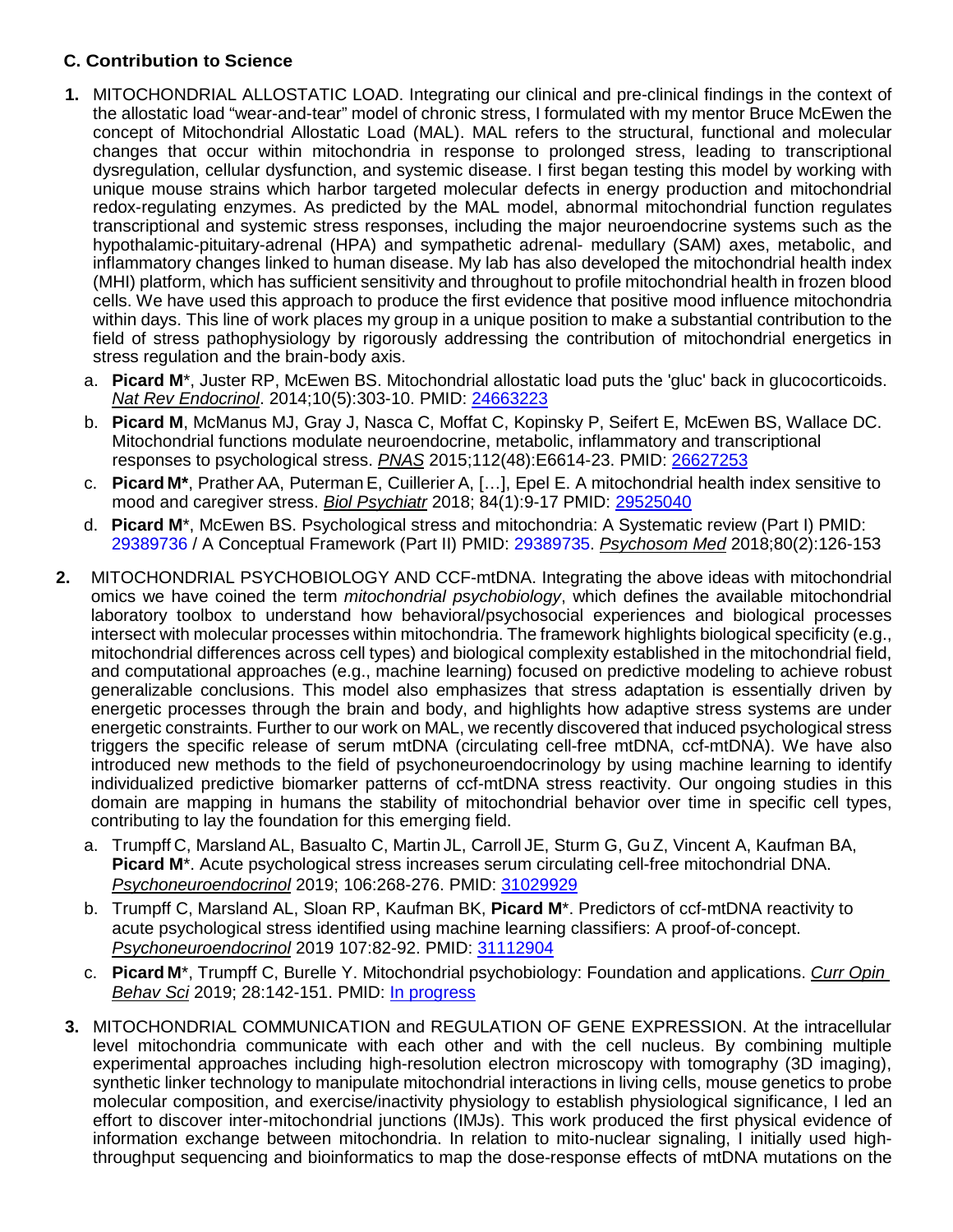transcriptome. This defined core principles of mitochondrial retrograde signaling via epigenetic regulation of gene expression. My lab has since developed a primary cell culture approach to longitudinally map conserved lifelong nuclear DNA methylation alterations that occur in response to aging and mitochondrial signaling. These discoveries are significant because they show that mitochondria physically and functionally interact with each other and the cell nucleus, behaving as an interconnected network that influence gene expression. Our work in this area is contributing to open a new paradigm of mitochondrial signal transduction – how mitochondrial networks process, integrate, and compute signals within the cytoplasm, and their implication for the vulnerability and resilience at the level of the organism.

- a. Sturm G, Cardenas A, Bind MA, Horvath S, […], Hirano M, **Picard M**\*. Human aging DNA methylation signatures are conserved but accelerated in cultured fibroblasts. *Epigenetics* 2019. PMID: [31156022](https://www.biorxiv.org/content/10.1101/605295v1)
- b. Eisner V, **Picard M**, Hajnoczky G. Mitochondrial dynamics in adaptive and maladaptive cellular stress responses. *Nat Cell Biol* 2018; 20(7):655-665. PMID: [29950571](https://www.ncbi.nlm.nih.gov/pubmed/29950571)
- c. **Picard M**, Zhang J, […] Wallace DC. Progressive increase in mtDNA 3243A>G heteroplasmy causes abrupt transcriptional reprogramming. *PNAS*. 2014;111(38):E4033-42. PMID: [25192935](http://www.ncbi.nlm.nih.gov/pubmed/25192935/)
- d. **Picard M**, McManus MJ, Csordás G, […], Hajnóczky G, Wallace DC. Trans-mitochondrial coordination of cristae at regulated membrane junctions. *Nat Commun* 2015; 6: 6259. PMID: [25687472](http://www.ncbi.nlm.nih.gov/pubmed/25687472/)
- **4.** MITOCHONDRIAL SIGNALING and DISEASE. Extending this work to rare clinical groups of patients with mitochondrial disorders, we have integrated principles of mitochondrial genetics, epigenetics, and communication. Using this innovative perspective, my lab has defined an expanded spectrum of abnormal mitochondrial shapes and structures in biopsy samples of patients with mtDNA disorders, and developed new methods to quantify 3D mitochondrial architecture in humans and mice. We have also used machine learning to identify predictive morphological signatures of mitochondria in patients with mtDNA disorders. Combining sub-cellular molecular and imaging approaches, we also resolved the subcellular origin of mtDNA mutations and showed that mtDNA defects detrimentally expand in disease and aging through a nuclear-driven cancer-like proliferative mechanism. These findings in this rare clinical population reflect my lab's distinct line of work deciphering mitochondrial behavior, enhanced by our work with individuals with primary mitochondrial disorders, and enriched by concepts from network theory from social neuroscience.
	- a. Vincent AE, White K, Davey T, Philips J, […], Taylor RW, Turnbull DM, **Picard M**\*. Quantitative 3D mapping of the human skeletal muscle mitochondrial network in health and mtDNA disease. *Cell Rep* 2019; 26(4):996-1009. PMID: [30655224](https://www.ncbi.nlm.nih.gov/pubmed/30655224)
	- b. Vincent AE, Rosa HS, Pabis K, Lawless C, […], Taylor RW, Turnbull DM, **Picard M**\*. Sub-cellular origin of mtDNA deletions in human skeletal muscle. *Annals Neurol* 2018 84(2):289-301. PMID: [30014514](https://www.ncbi.nlm.nih.gov/pubmed/30014514)
	- c. Vincent AE, Turnbull DM, Hajnoczky G, Eisner V, **Picard M**\*. Mitochondrial nanotunnels. *Trends Cell Biol* 2017; 27(11):787-799. PMID: [28935166](https://www.ncbi.nlm.nih.gov/pubmed/28935166)
	- d. **Picard M**\*, Hirano M. Disentangling (epi)genetic and environmental contributions to the mitochondrial 3243A>G mutation phenotype. *JAMA Neurol* 2016;73(8):1-3. PMID: [27322764](https://www.ncbi.nlm.nih.gov/pubmed/27322764)
- **5.** TRANSDISCIPLIARY SCIENCE and MENTAL HEALTH. There is a pressing need to bridge disciplinary boundaries and ask the most relevant questions that reflect the complexity of human health. Recognizing that receptors for neuroendocrine and stress mediators are located in mitochondria, that primary inherited mitochondrial disorders produce systemic symptoms strikingly similar to those of stress pathophysiology and aging, and that factors conferring protecting against chronic stress pathophysiology also have wellknown beneficial effects on mitochondria, I proposed that mitochondria are positioned at the intersection of biological and psychosocial sciences. This idea has contributed to spur an inter-/transdisciplinary line of work into the role of mitochondria in mental health. I recently led an international white paper on applying these approaches to mental health and aging research, and establishing guidelines for new biomarkers.
	- a. Han LKM, Verhoeven JE, […], **Picard M\***. Accelerating research on biological aging and mental health: Current challenges and future directions. *Psychoneuroendocrinol* 2019; 106:293-311. PMID: [31154264](https://www.ncbi.nlm.nih.gov/pubmed/31154264?dopt=Abstract)
	- b. **Picard M**\*. Pathways to aging: The mitochondrion at the intersection of biological and psychosocial sciences. *J Aging Res* 2011:814096. PMID: 21961065
	- c. Lindqvist D, Wolkowitz OM, **Picard M**, […], Reus VI, Epel ES, Mellon SH. Major depressive disorder is associated with elevated levels of circulating cell-free mitochondrial DNA, but not of leukocytes mitochondrial DNA copy number. *Neuropsychopharmacol* 2018; 43(7):1557-1564. PMID: [29453441](https://www.ncbi.nlm.nih.gov/pubmed/29453441)
	- d. Wang Y, **Picard M**, Gu Z. Genetic evidence for elevated pathogenicity of mitochondrial DNA heteroplasmy in autism spectrum disorder. *Plos Genet* 2016; 12(10):e1006391. PMID: [27792786](https://www.ncbi.nlm.nih.gov/pubmed/27792786)